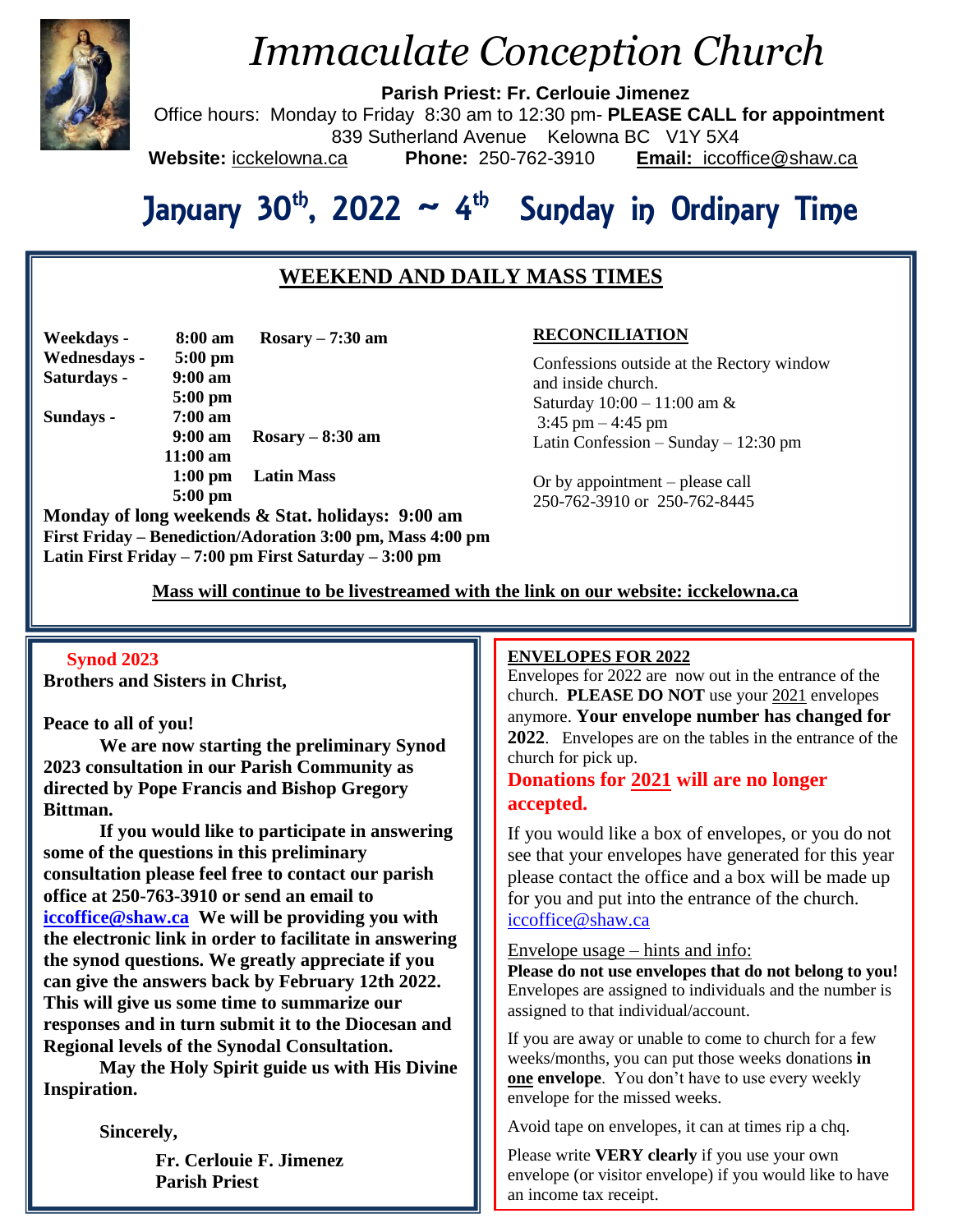#### **Parish & Religious Ed Offices PLEASE CALL OR EMAIL to make an appointment Parish Office:**

**Maureen Marks**  250-762-3910 ext. 0 or [iccoffice@shaw.ca](mailto:iccoffice@shaw.ca)

#### **Religious Ed office**

David Ziebart [david@icckelowna.ca](mailto:david@icckelowna.ca)  250-762-3910 ext. 3 Leanne Hopegood [leanne@icckelowna.ca](mailto:leanne@icckelowna.ca) 250-762-3910 ext. 4

## **GRIEF TO GRACE**

Grief to Grace (healing the wounds of abuse) retreat May 25-29, 2022. For more information visit our website grieftograce.org or call Pam @ 250-255-7223.

**Please continue to wear a mask in the church the entire time and sanitize your hands. Please use the washroom BEFORE you come for Mass. Take your conversations outside. Stay home if you are not feeling well. We will continue to live stream the Mass (& Rosary)– Daily at 8:00 am, and Saturday and Sunday at 9:00 am. (Rosary before Mass)**

> Stay safe, keep praying, never lose hope!!

## **Gr. 8-12 Youth Group News**

#### **The Chosen Series (Season 2)**

We were thrilled with the great small group discussions we had with The Chosen series this Fall, so we are happy to continue with season 2 in January and February! Join us Sunday evenings from Jan. 2- Mar. 6 from  $6:30 - 8:00$  pm. Video followed by small group discussions and prayer**. Please note: no session Jan. 30 and Feb. 20.**

### **Monthly Community Building Events**

Mark Sunday, Jan. 30 2:00 – 4:30 pm on your calendars for some outdoor winter fun, including a bon fire and making some snow! More details to follow!



For more information or to register for our youth group events, please contact [david@icckelowna.ca](mailto:david@icckelowna.ca) or [leanne@icckelowna.ca.](mailto:leanne@icckelowna.ca)

**Income Tax Receipts** will be out in February 2022. Donations for 2021 will **not** be accepted after January  $14<sup>th</sup>$ , 2022.

Thank you.

#### **REMEMBER TO PRAY FOR THE ILL:**

Ξ

İ

Luisito and Crispin Clemente, Nancy Brisson. Pau Meyer, Ginoefa Diakow, Rick Lock, Cathie Lock, Mertis Filiatrault, Sister Barbara, Candace Gilmore-Stephensen, Anne Engel, Aisley Ducharme, Tony Lunelli, Catherine Fortunat, Michael M, Trudy Szulkies, Cherie Lynn Walsh, Suzanne Crowe, Alicia L, Rosa Maria Santos, Arthur Cobham, Marcus Cresswell, Ray Pauluk, Aggie Turner, Roger Jolicoeur, Desjardines families, Rachel Donegan, & Ernie Poitras.

\*\*If you have a loved one that you would like on the prayer list or if you know of someone who no longer needs to be on the list please contact Maureen at the Parish office - 762-3910 ext. 0, or email at iccoffice@shaw.ca

### **MASS INTENTIONS Repose – R. Intention – I.**

| Sat.<br>Sun. | Jan. 29<br>Jan. 30                                                      | $9:00 \text{ am}$<br>$5:00 \text{ pm}$<br>$7:00 \text{ am}$<br>$9:00 \text{ am}$<br>$11:00 \text{ am}$<br>$5:00 \text{ pm}$ | <b>I.</b> James Plaxton<br><b>R.</b> Patricia Mary Mostard<br><b>I.</b> Ethna Tutt<br>Intention of Parishioners<br>Intention of Parishioners<br>I. Eid &Ivette Elkhouri & family                                                                                                                                                    | Sat. Feb. 5<br>Sun. Feb. 6                                                      | $9:00 \text{ am}$<br>$5:00 \text{ pm}$<br>$7:00 \text{ am}$<br>$9:00 \text{ am}$<br>$11:00 \text{ am}$<br>$5:00 \text{ pm}$ | <b>R</b> . Marcus Novel<br>I. Tony & Franca Lunelli<br><b>R.</b> Caroline Waite<br>Intentions of Parishioners<br>Intentions of Parishioners<br><b>R.</b> Joseph Serka                |
|--------------|-------------------------------------------------------------------------|-----------------------------------------------------------------------------------------------------------------------------|-------------------------------------------------------------------------------------------------------------------------------------------------------------------------------------------------------------------------------------------------------------------------------------------------------------------------------------|---------------------------------------------------------------------------------|-----------------------------------------------------------------------------------------------------------------------------|--------------------------------------------------------------------------------------------------------------------------------------------------------------------------------------|
| Fri          | Mon. Jan. $31$<br>Tues. Feb 1<br>Wed. Feb. 2<br>Thurs. Feb. 3<br>Feb. 4 | 8:00 am<br>8:00 am<br>$3:00 \text{ pm}$                                                                                     | <b>R.</b> Margaret & Leo Zuccato<br>8:00 am <b>R</b> . Hans & Heldegaard Novelletto<br><b>R.</b> Anthony $\&$ Josephine Krizak<br>5:00 pm <b>I.</b> Fr. Cerlouie Jimenez<br>$8:00$ am $\,$ <b>R</b> . Julie Wambeke<br>8:00 am I. Ann Maria & Matthew Bernacki<br>Adoration/Benediction<br>4:00 pm $\,$ <b>R</b> . Chiarello family | Mon. Feb. 7<br>Tues. Feb. 8<br>Wed. Feb. 9<br>Thurs. Feb. 10<br>Fri.<br>Feb. 11 | $8:00 \text{ am}$<br>$8:00 \text{ am}$<br>8:00 am<br>$5:00 \text{ pm}$<br>$8:00 \text{ am}$                                 | <b>R.</b> Angelo Pellizzari<br><b>I.</b> Daniella Plaxton<br>I. Gabriele Geismayr<br><b>I.</b> Rita Ryan<br><b>I.</b> Roberta Yost<br>8:00 am <b>R.</b> Rita, Albert & Edmond Newton |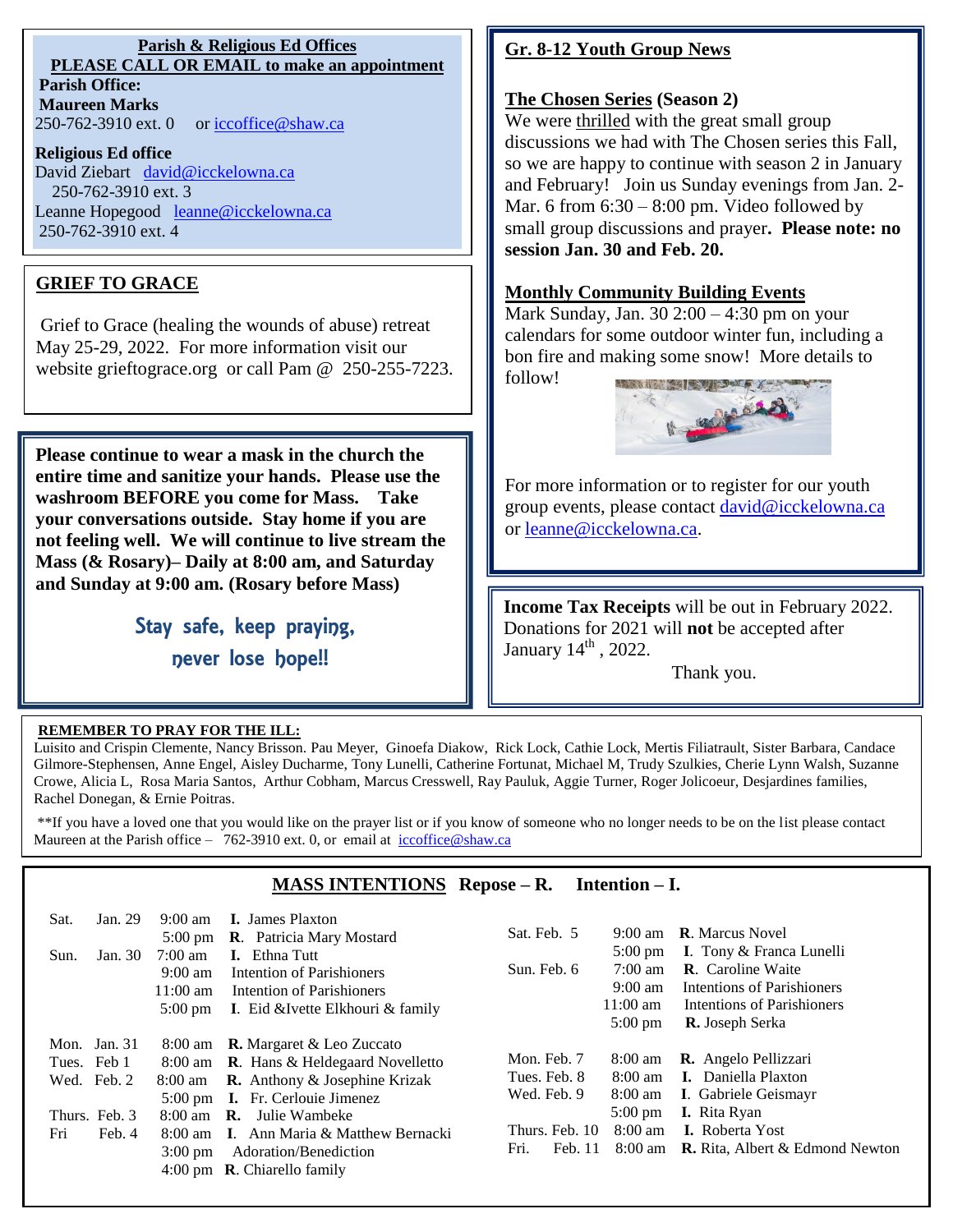#### *St. Vincent de Paul*

This weekend we will once again have the poor box at the exit door after all Masses. Covid allowing Vincentians will be there the last weekend of every month. Please be



generous. We continue to serve families almost every day. The ever rising costs of food affect the poorest of the poor disproportionately.

Let us walk together as Jesus showed us.

For those who are able to give financially, we are now able to accept e-transfer donations at icc.ssvp@gmail.com, or through our National website: ssvp.ca. Click donate and choose Immaculate Conception Kelowna.

Thank you for your generosity to those in need.



#### **OFFICE OF THE SUPERINTENDENT Catholic Independent Schools of the Nelson Diocese**

#### **Catholic Schools' Week - January 30 to February 5,**

Today we begin observance of Catholic Schools' Week across the province of British Columbia. On March 19, 2021, the fifth anniversary of his Apostolic Exhortation, Pope Francis has inaugurated the Year "Amoris Laetitia" on the joy and beauty of familial love, which will conclude on June 22, 2022. This year's Catholic Independent Schools theme is One Family, One Hope in Christ and together, with over 22,000 students enrolled in 79 Catholic schools throughout the province, we celebrate the ways Catholic schools create environments where our Catholic story is shared and celebrated.

The Nelson Diocese currently enrolls 1196 students in 7 schools located in Penticton, West Kelowna, Kelowna, Trail, Nelson, and Cranbrook. During this special week student learning will be highlighted, our many accomplishments will be celebrated, and we honor all those staff members, parents, Council and Parent Group members, and pastors, who have contributed to our schools' level of excellence. These activities will indeed look somewhat different than in past years due to the COVID-19 restrictions.

Our sincere thanks are extended to the many parishioners throughout the diocese for their ongoing support of Catholic Education through volunteer activities, donations, financial assistance. We continue to ask for your prayers for our schools, our parishes, and our Diocese. Feel free to visit the Nelson Diocesan Schools' website for more information about the schools of the diocese [\(www.cisnd.ca\)](http://www.cisnd.ca/).



Catholic Independent Schools Nelson **Diocese** 

#### **St. Joseph's annual Ready, Set, Learn!**

Kindergarten Sneak Peek will take place Thursday, Feb. 3rd at 3:30 or 5:00 pm via Zoom. If you have a child entering Kindergarten next fall and would you like to know why St. Joseph Catholic School is a great choice for your family, please sign up for one of these information sessions. RSVP to sikoffice@cisnd.ca or 250-763-3371





## **Ozanam Recovery House**

 Are you looking for a way to re-engage with life, get out of yourself, meet people from a new context, broaden horizons that seem to be getting narrower? And do all this while opening up to the spiritual dimensions of service? Ozanam Recovery House is looking for new board members as we carry on the work of supporting men in recovery from substance abuse. We are creative, involved people from various backgrounds; we formulate strategic plans to enhance programs for the men and engage in promotion, fundraising and other activities to improve the lives of those struggle with addictions. Ozanam Recovery House offers a program of up to two years' livein support in a fully staffed facility, with access to trauma counselling, urban farming, life-skills funding, and especially, intensive, effective recovery experiences oriented to leading a good and wholesome life. Please consider joining your talents to this remarkable group. If you have been looking for a way to give back to our community - especially in these hard times, here is one! We meet, by Zoom these days, at  $7:00$  on the  $4<sup>th</sup>$  Thursday of the month. Give us a call at 250-762-HOPE (4673) or email: [hope1@recoverykelowna.ca.](mailto:hope1@recoverykelowna.ca) For your sake and for the sake of others.

Ozanam Recovery House is an 18-bed facility which operates under the guidance of its founders: the Society of St. Vincent de Paul of Central Okanagan. As such it shares in the ideals of the international Society which aims to

- See Christ in anyone who suffers
- Come together as a family
- Have personal contact with the poor
- Help in all possible ways.

**HELD**